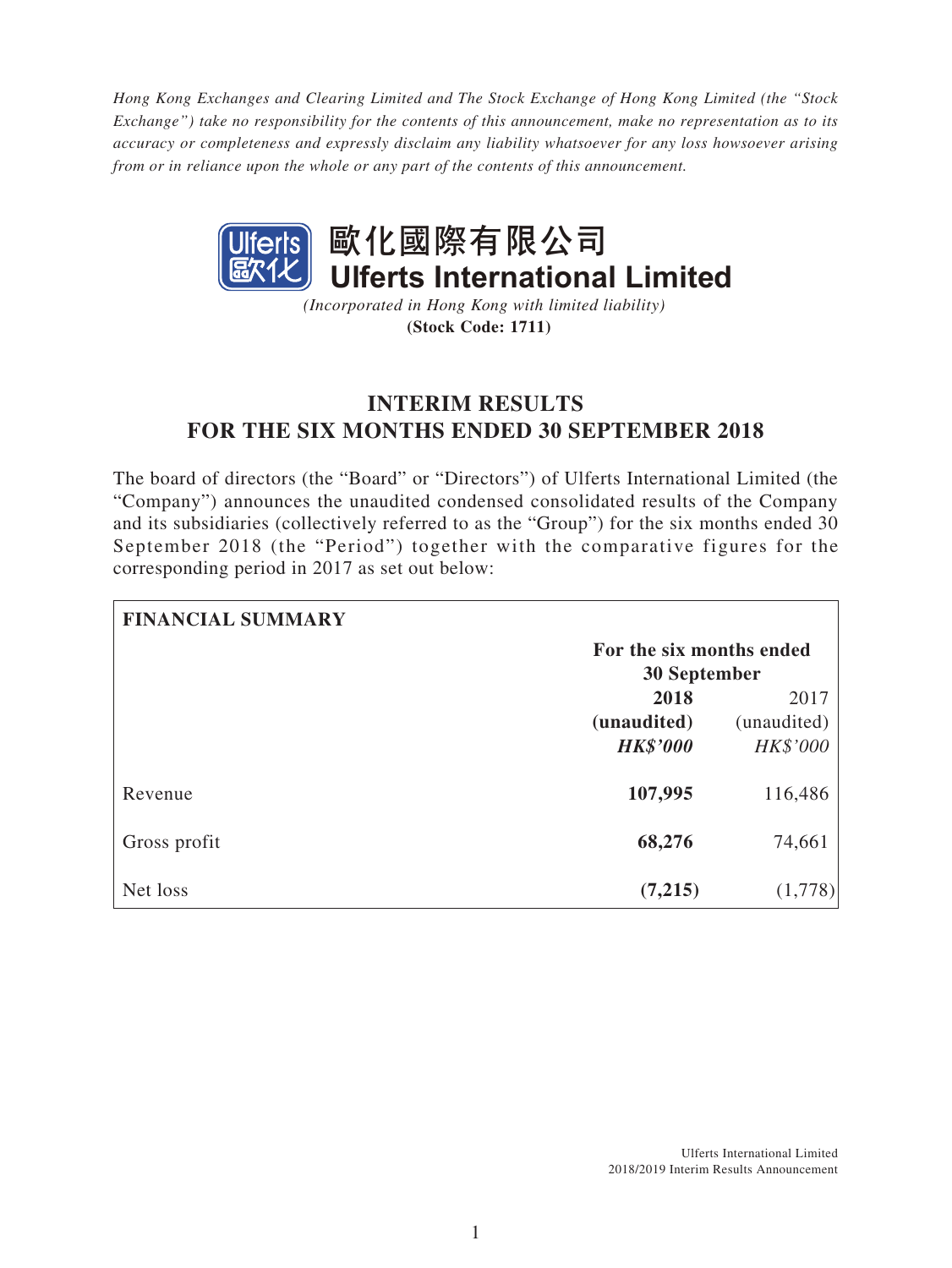# **CONDENSED CONSOLIDATED STATEMENT OF PROFIT OR LOSS AND OTHER COMPREHENSIVE INCOME**

*For the six months ended 30 September 2018*

|                                                                                            | Six months ended 30 September |                 |             |
|--------------------------------------------------------------------------------------------|-------------------------------|-----------------|-------------|
|                                                                                            |                               | 2018            | 2017        |
|                                                                                            |                               | (unaudited)     | (unaudited) |
|                                                                                            | <b>Notes</b>                  | <b>HK\$'000</b> | HK\$'000    |
| <b>REVENUE</b>                                                                             | $\overline{4}$                | 107,995         | 116,486     |
| Cost of sales                                                                              |                               | (39,719)        | (41, 825)   |
| Gross profit                                                                               |                               | 68,276          | 74,661      |
| Other income                                                                               | $\overline{4}$                | 1,342           | 475         |
| Selling and distribution expenses                                                          |                               | (63,961)        | (56, 650)   |
| General and administrative expenses                                                        |                               | (12,716)        | (18,791)    |
| Finance cost                                                                               |                               | (156)           | (33)        |
| <b>LOSS BEFORE TAX</b>                                                                     | 5                             | (7,215)         | (338)       |
| Income tax expense                                                                         | 6                             |                 | (1,440)     |
| <b>LOSS FOR THE PERIOD AND TOTAL</b><br><b>COMPREHENSIVE LOSS</b><br><b>FOR THE PERIOD</b> |                               | (7,215)         | (1,778)     |
|                                                                                            |                               |                 |             |
| Attributable to:                                                                           |                               |                 |             |
| Owners of the parent                                                                       |                               | (7,215)         | (1,778)     |
| <b>LOSS PER SHARE ATTRIBUTABLE TO</b><br><b>ORDINARY EQUITY HOLDERS</b><br>OF THE PARENT   | 8                             |                 |             |
| Basic and diluted loss per share<br>(expressed in HK cents)                                |                               | (0.90)          | (0.30)      |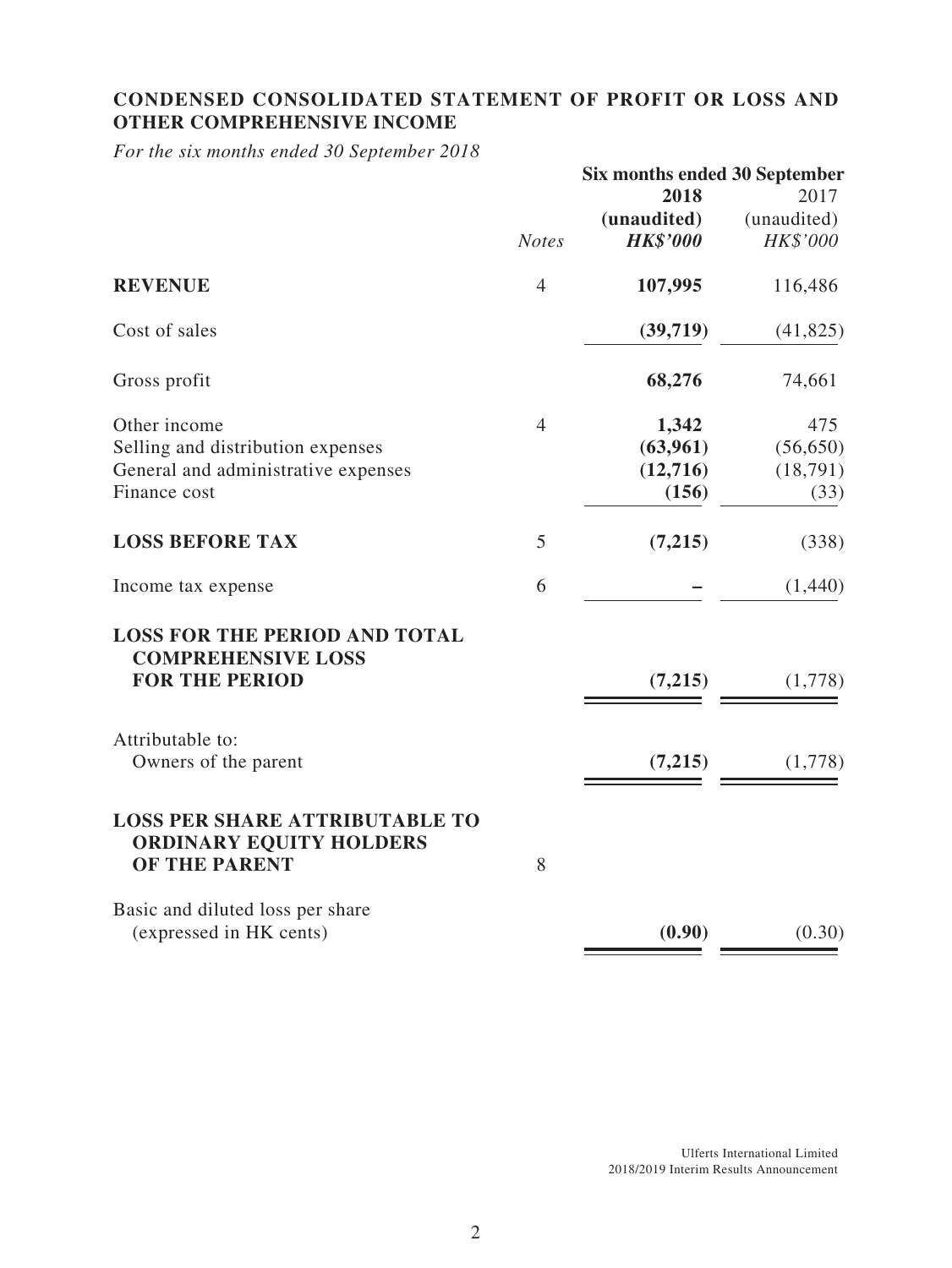# **CONDENSED CONSOLIDATED STATEMENT OF FINANCIAL POSITION**

*At 30 September 2018*

|                                             | As at        |                     |           |
|---------------------------------------------|--------------|---------------------|-----------|
|                                             |              | <b>30 September</b> | 31 March  |
|                                             |              | 2018                | 2018      |
|                                             |              | (unaudited)         | (audited) |
|                                             | <b>Notes</b> | <b>HK\$'000</b>     | HK\$'000  |
|                                             |              |                     |           |
| <b>NON-CURRENT ASSETS</b>                   |              |                     |           |
| Property, plant and equipment               |              | 21,325              | 17,379    |
| Prepayments and deposits                    |              | 13,001              | 11,361    |
| Deferred tax assets                         |              | 1,681               | 1,681     |
|                                             |              |                     |           |
| Total non-current assets                    |              | 36,007              | 30,421    |
|                                             |              |                     |           |
| <b>CURRENT ASSETS</b>                       |              |                     |           |
| Inventories                                 |              | 49,422              | 44,226    |
| Trade receivables                           | 9            | 2,462               | 6,263     |
| Prepayments, deposits and other receivables |              | 12,036              | 11,577    |
| Tax recoverable                             |              | 570                 | 570       |
| Cash and cash equivalents                   |              | 64,868              | 83,385    |
|                                             |              |                     |           |
| Total current assets                        |              | 129,358             | 146,021   |
| <b>CURRENT LIABILITIES</b>                  |              |                     |           |
|                                             |              |                     |           |
| Trade and bills payables                    | 10           | 4,916               | 7,076     |
| Other payables and accruals                 |              | 34,910              | 28,619    |
| Interest-bearing bank borrowings            |              | 10,313              | 19,798    |
| Provisions                                  |              | 1,500               | 1,241     |
| Total current liabilities                   |              |                     | 56,734    |
|                                             |              | 51,639              |           |
| <b>NET CURRENT ASSETS</b>                   |              | 77,719              | 89,287    |
|                                             |              |                     |           |
| <b>TOTAL ASSETS LESS CURRENT</b>            |              |                     |           |
| <b>LIABILITIES</b>                          |              | 113,726             | 119,708   |
|                                             |              |                     |           |
| <b>NON-CURRENT LIABILITIES</b>              |              |                     |           |
| Provisions                                  |              | 5,293               | 4,060     |
| Net assets                                  |              | 108,433             | 115,648   |
|                                             |              |                     |           |
|                                             |              |                     |           |
| <b>EQUITY</b>                               |              |                     |           |
| Equity attributable to owners of the parent |              |                     |           |
| Share capital                               |              | 110,337             | 110,337   |
| Retained profits/(Accumulated loss)         |              | (1,904)             | 5,311     |
| Total equity                                |              | 108,433             | 115,648   |
|                                             |              |                     |           |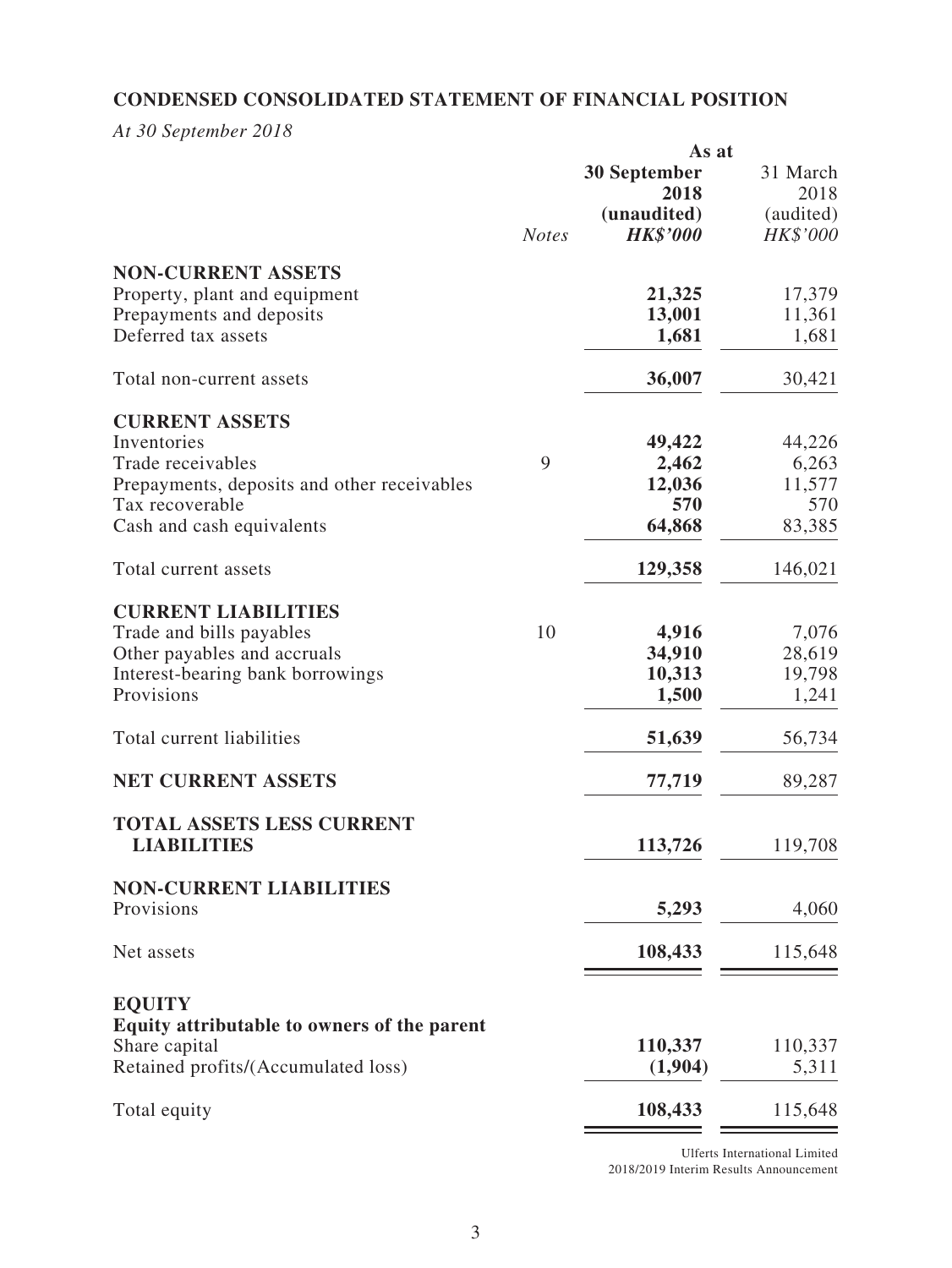#### **Notes:**

#### **1. BASIS OF PREPARATION**

The unaudited condensed consolidated financial statements have been prepared in accordance with Hong Kong Financial Reporting Standards ("HKFRSs") and Hong Kong Accounting Standard ("HKAS") 34 "Interim Financial Reporting" issued by the Hong Kong Institute of Certified Public Accountants ("HKICPA") as well as with the applicable disclosures required by Appendix 16 to The Rules Governing the Listing of Securities (the "Listing Rules") on The Stock Exchange of Hong Kong Limited (the "Stock Exchange") and the Hong Kong Companies Ordinance ("CO").

The unaudited condensed consolidated financial statements have been prepared on the historical cost convention. The unaudited condensed consolidated financial statements are presented in Hong Kong dollars ("HK\$") and all values are rounded to the nearest thousand except when otherwise indicated.

These unaudited condensed consolidated financial statements should be read in conjunction with the annual consolidated financial statements for the year ended 31 March 2018.

The financial information relating to the year ended 31 March 2018 that is included in this preliminary announcement of interim results 2018 does not constitute the Company's statutory annual consolidated financial statements for 2018 but is derived from those financial statements. Further information relating to these statutory annual consolidated financial statements required to be disclosed in accordance with section 436 of the CO is as follows:

- (a) The Company has delivered the consolidated financial statements for the year ended 31 March 2018 to the Registrar of Companies as required by section 662(3) of, and Part 3 of Schedule 6 to the CO.
- (b) The Company's auditor has reported on the consolidated financial statements of the Group for the year ended 31 March 2018. The auditor's reports were unqualified, did not include a reference to any matters to which the auditor drew attention by way of emphasis without qualifying its report; and did not contain a statement under sections  $406(2)$ ,  $407(2)$  or (3) of the CO.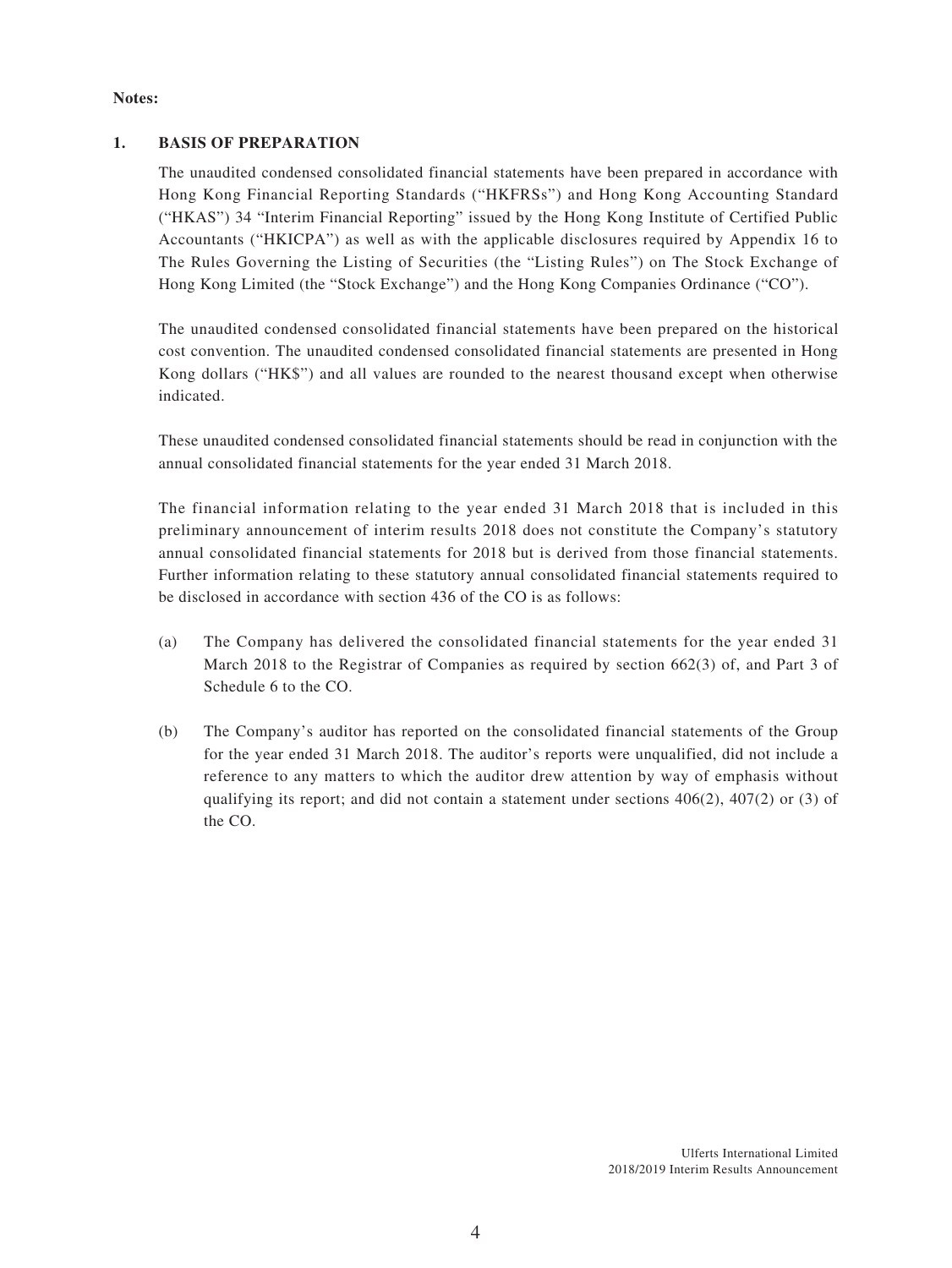#### **2. SIGNIFICANT ACCOUNTING POLICIES**

The accounting policies and basis of presentation used in the preparation of these unaudited condensed consolidated financial statements are consistent with those adopted in the preparation of the Group's audited consolidated financial statements for the year ended 31 March 2018, except for the application of the following new and revised HKFRSs, HKASs, amendments and interpretation (hereinafter collectively referred to as the "new and revised HKFRSs") effective from 1 April 2018:

| <b>HKFRS 9</b>              | <b>Financial Instruments</b>                            |
|-----------------------------|---------------------------------------------------------|
| HKFRS 15                    | Revenue from Contracts with Customers and the Related   |
|                             | Amendments                                              |
| HK(IFRIC) Interpretation 22 | Foreign Currency Transactions and Advance Consideration |
| Amendments to HKFRS 2       | Classification and Measurement of Share-based Payment   |
|                             | <b>Transactions</b>                                     |
| Amendments to HKFRS 4       | Applying HKFRS 9 Financial Instruments with HKFRS 4     |
|                             | Insurance Contracts                                     |
| Amendments to HKAS 28       | As part of the Annual Improvements to HKFRSs 2014-2016  |
|                             | Cycle                                                   |
| Amendments to HKAS 40       | <b>Transfers of Investment Property</b>                 |

The application of the above new and revised HKFRSs has had no material impact on the Group's financial performance and positions for the current and prior periods and/or on the disclosures set out in these unaudited condensed consolidated financial statements.

The Group has not early applied the following new and revised HKFRSs that have been issued but are not yet effective:

| HKFRS 16                    | Leases <sup>1</sup>                                               |
|-----------------------------|-------------------------------------------------------------------|
| <b>HKFRS 17</b>             | Insurance Contracts <sup>2</sup>                                  |
| HK(IFRIC) Interpretation 23 | Uncertainty over Income Tax Treatments <sup>1</sup>               |
| Amendments to HKFRS 9       | Prepayment Features with Negative Compensation <sup>1</sup>       |
| Amendments to HKFRS 10      | Sale or Contribution of Assets between an Investor and its        |
| and HKAS 28                 | Associated or Joint Venture <sup>3</sup>                          |
| Amendments to HKAS 19       | Plan Amendment, Curtailment or Settlement <sup>1</sup>            |
| Amendments to HKAS 28       | Long-term Interests in Associates and Joint Ventures <sup>1</sup> |
| Amendments to HKFRSs        | Annual Improvements to HKFRSs 2015-2017 Cycle <sup>1</sup>        |
|                             |                                                                   |

<sup>1</sup> Effective for annual periods beginning on or after 1 January 2019

<sup>2</sup> Effective for annual periods beginning on or after 1 January 2021

<sup>3</sup> Effective for annual periods beginning on or after a date to be determined

The Directors are in process of assessing the anticipated and potential impact of the new and revised HKFRSs, and at this stage have not yet determined the effect of the application of such new and revised HKFRSs on the financial performance and financial position of the Group.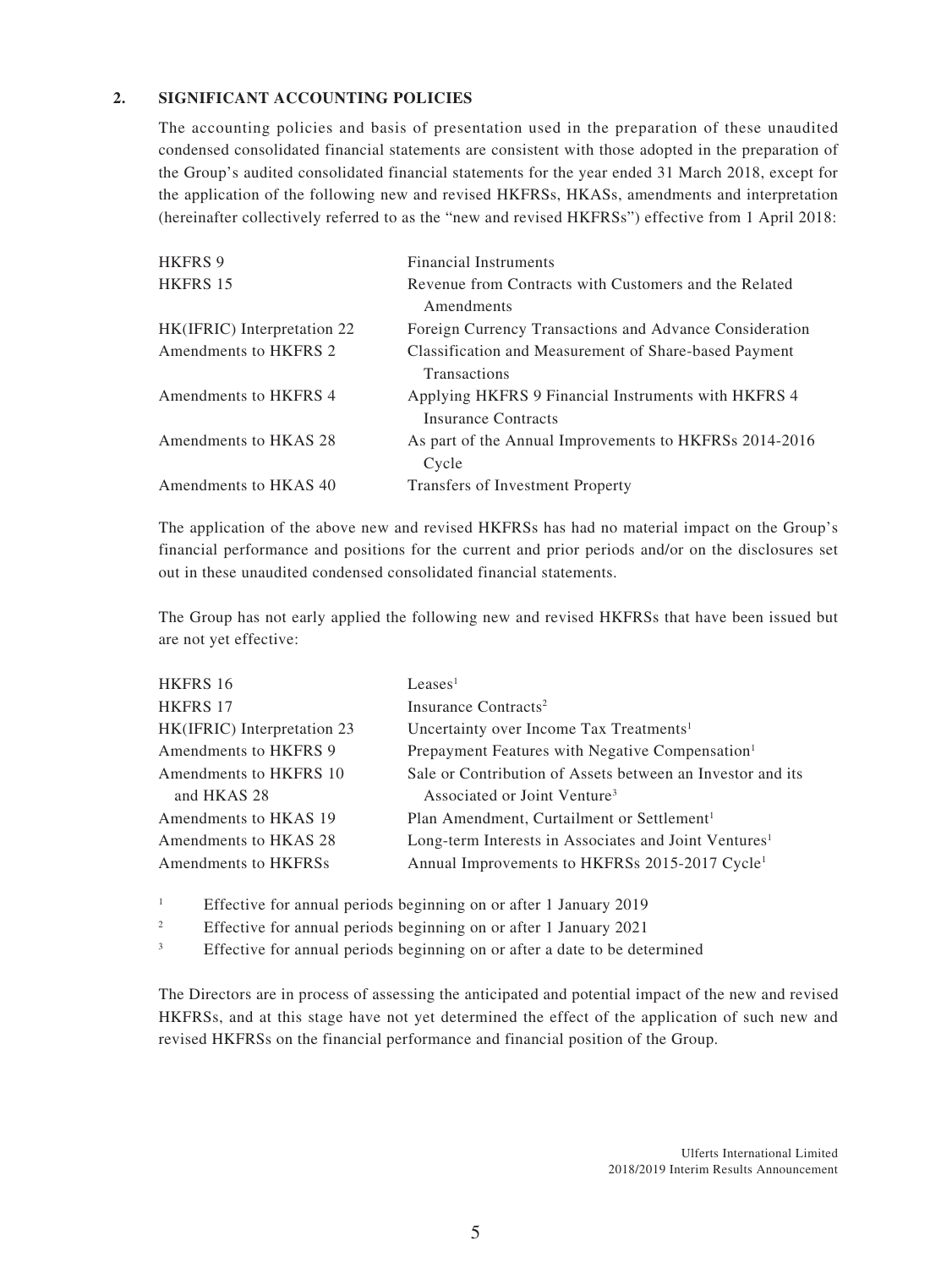#### **3. OPERATING SEGMENT INFORMATION**

The Group principally focuses on the retail and wholesale of imported furniture, and special projects. Information reported to the Group's chief operating decision maker, for the purpose of resource allocation and performance assessment, focuses on the operating results of the Group as a whole as the Group's resources are integrated and no discrete operating segment information is available. Accordingly, no operating segment information is presented.

#### **Geographical information**

(a) Revenue from external customers

Substantially all of the Group's revenues from external customers during the six months ended 30 September 2018 and 2017 were attributed to Hong Kong based on the location of the customers or the location of certain key processes/resources from which the Group derived the revenues.

(b) Non-current assets All of the Group's non-current assets as at the end of the reporting period were located in Hong Kong based on the location of the assets.

#### **4. REVENUE AND OTHER INCOME**

Revenue represents the net invoiced value of goods sold, after allowances for returns and trade discounts, and the value of project services rendered during the Period.

An analysis of revenue and other income is as follows:

|                                                           | Six months ended 30 September |             |
|-----------------------------------------------------------|-------------------------------|-------------|
|                                                           | 2018                          | 2017        |
|                                                           | (unaudited)                   | (unaudited) |
|                                                           | <b>HK\$'000</b>               | HK\$'000    |
| <b>Revenue</b>                                            |                               |             |
| Retail of furniture                                       | 101,116                       | 107,672     |
| Wholesale of furniture                                    | 6,057                         | 6,184       |
| Special projects – project sales and consultancy services |                               |             |
| arrangements                                              | 822                           | 2,630       |
|                                                           | 107,995                       | 116,486     |
| Other income                                              |                               |             |
| Other service income                                      | 436                           | 374         |
| Bank interest income                                      | 382                           |             |
| Others                                                    | 524                           | 101         |
|                                                           | 1,342                         | 475         |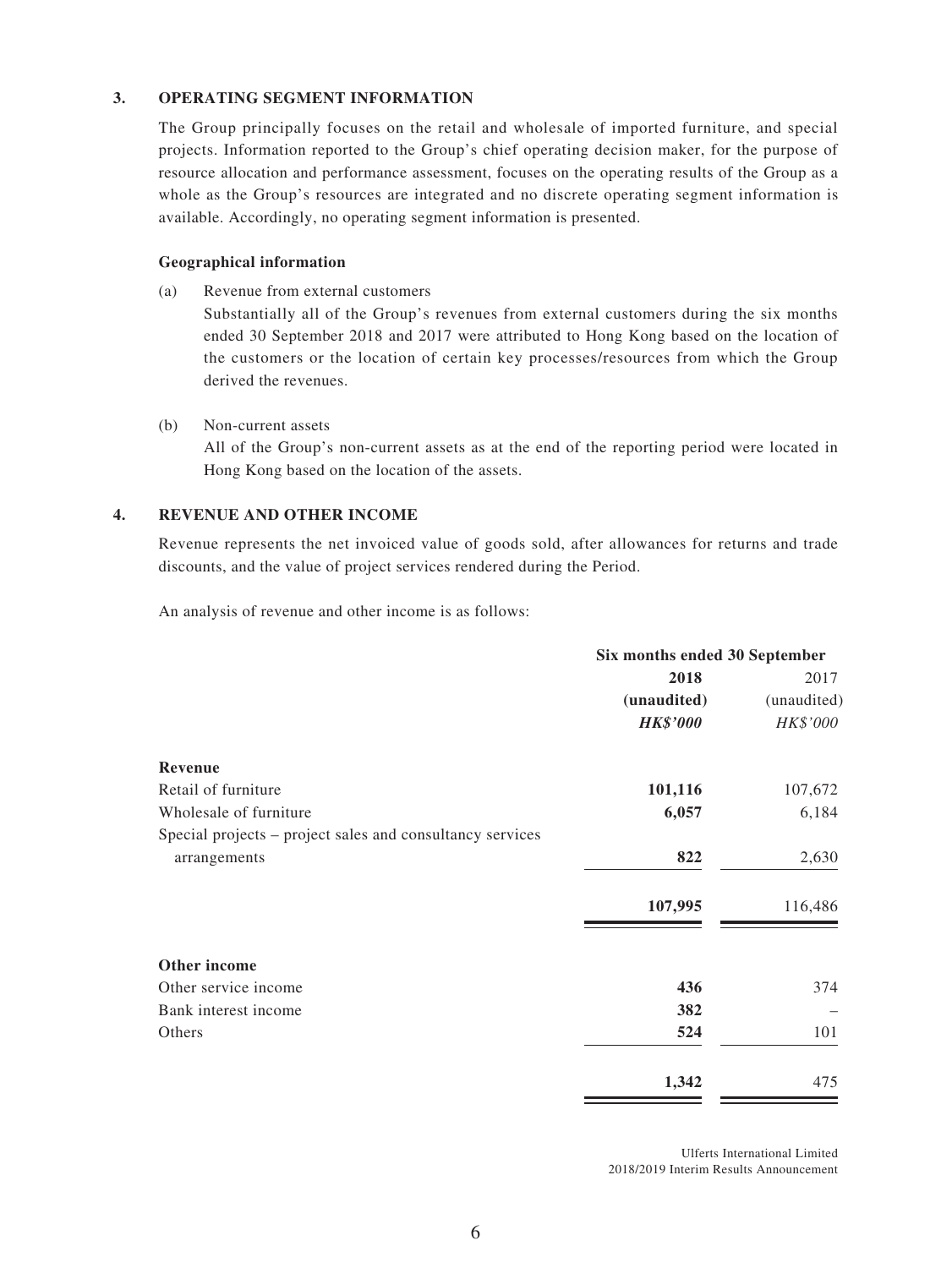#### **5. LOSS BEFORE TAX**

The Group's loss before tax is arrived at after charging:

|                                                             | Six months ended 30 September |                 |
|-------------------------------------------------------------|-------------------------------|-----------------|
|                                                             | 2018                          | 2017            |
|                                                             | (unaudited)                   | (unaudited)     |
|                                                             | <b>HK\$'000</b>               | <i>HK\$'000</i> |
| Cost of inventories sold and services provided              | 39,216                        | 41,778          |
| Net write-down of inventories to net realisable value       | 503                           | 47              |
| Total amount recognised as cost of sales                    | 39,719                        | 41,825          |
| Depreciation                                                | 6,271                         | 4,506           |
| Loss on disposal of items of property, plant and equipment* |                               | 543             |
| Minimum lease payments under operating leases               | 27,783                        | 24,177          |
| Contingent rents under operating leases                     |                               | 70              |
|                                                             | 27,783                        | 24,247          |

\* Included in "General and administrative expenses" in the consolidated Statement of profit or loss and other comprehensive income.

#### **6. INCOME TAX**

The Group did not generate any assessable profits arising in Hong Kong during the Period. In the six months ended 30 September 2017, Hong Kong profits tax had been provided at the rate of 16.5% on the estimated assessable profits arising in Hong Kong.

|                                 | Six months ended 30 September |                     |
|---------------------------------|-------------------------------|---------------------|
|                                 | 2018                          | 2017<br>(unaudited) |
|                                 | (unaudited)                   |                     |
|                                 | <b>HK\$'000</b>               | HK\$'000            |
| Current – Hong Kong             |                               |                     |
| Charge for the Period           |                               | 1,180               |
| Deferred                        |                               | 260                 |
| Total tax charge for the Period |                               | 1,440               |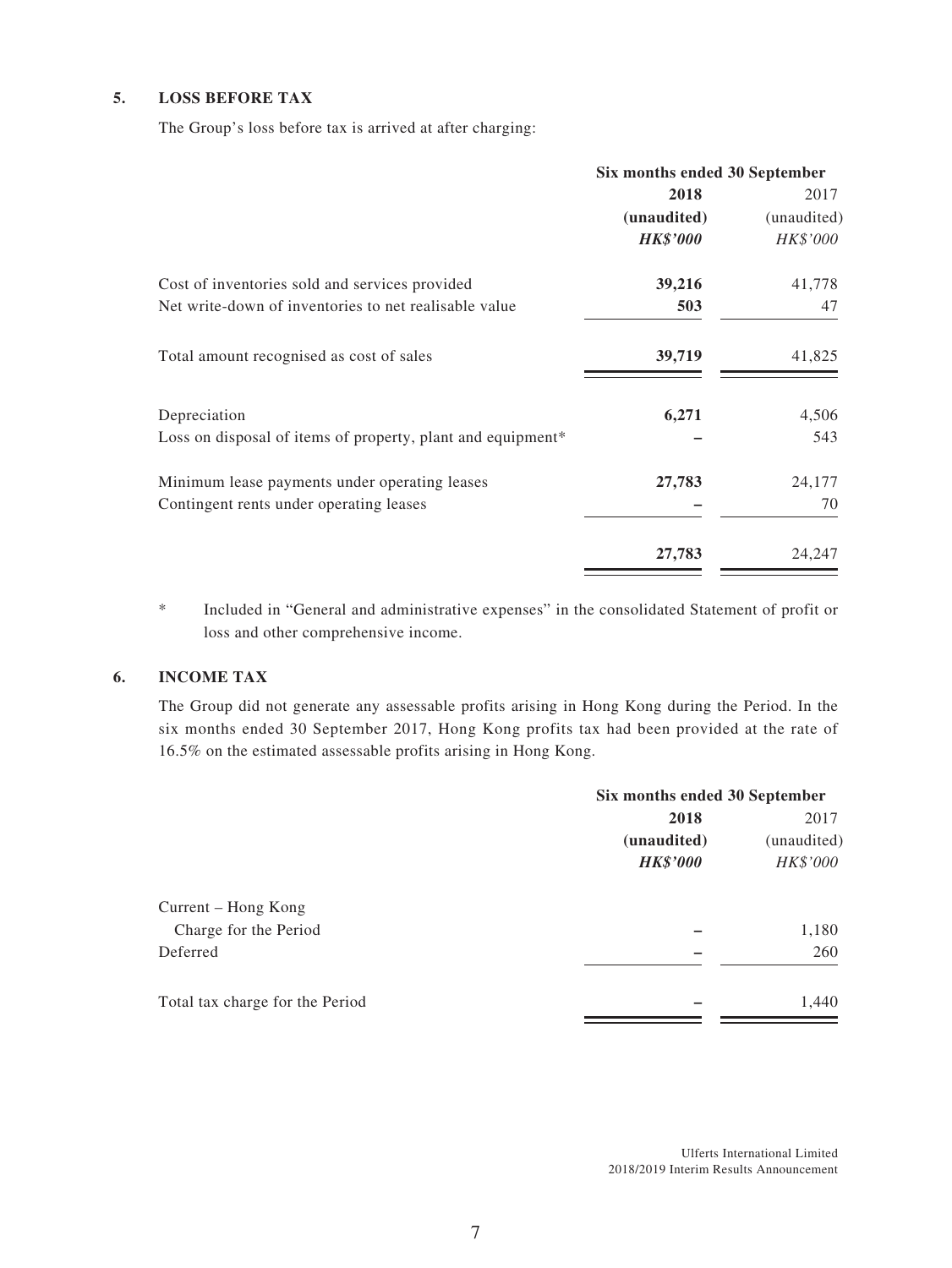#### **7. DIVIDEND**

The Board resolved not to declare any interim dividend for the Period (2017: Nil).

### **8. LOSS PER SHARE ATTRIBUTABLE TO ORDINARY EQUITY HOLDERS OF THE PARENT**

The calculation of the basic loss per share amount is based on the loss for the Period attributable to ordinary equity holders of the parent of HK\$7,215,000 (2017: loss of HK\$1,778,000) and the weighted average number of ordinary shares of 800,000,000 (2017: 600,000,000) in issue during the Period as adjusted retrospectively to reflect a share subdivision of the Company during the year ended 31 March 2018.

In determining the weighted average number of ordinary shares in issue, the share subdivision of the Company during the year ended 31 March 2018 was deemed to have been completed on 1 April 2017.

The Group had no potentially dilutive ordinary shares in issue during the both periods.

|                                                                                                                          | 2018                    | 2017            |
|--------------------------------------------------------------------------------------------------------------------------|-------------------------|-----------------|
|                                                                                                                          | (unaudited)             | (unaudited)     |
|                                                                                                                          | <b>HK\$'000</b>         | <i>HK\$'000</i> |
| Loss                                                                                                                     |                         |                 |
| Loss attributable to ordinary equity holders of the parent                                                               |                         |                 |
| used in the basic and diluted loss per share calculation                                                                 | 7,215                   | 1,778           |
|                                                                                                                          | <b>Number of shares</b> |                 |
| <b>Shares</b>                                                                                                            |                         |                 |
| Weighted average number of ordinary shares in issue during                                                               |                         |                 |
| the Period used in the basic and diluted loss per share<br>calculation, as adjusted retrospectively to reflect the share |                         |                 |
| subdivision of the Company during the year ended 31                                                                      |                         |                 |
| March 2018                                                                                                               | 800,000,000             | 600,000,000     |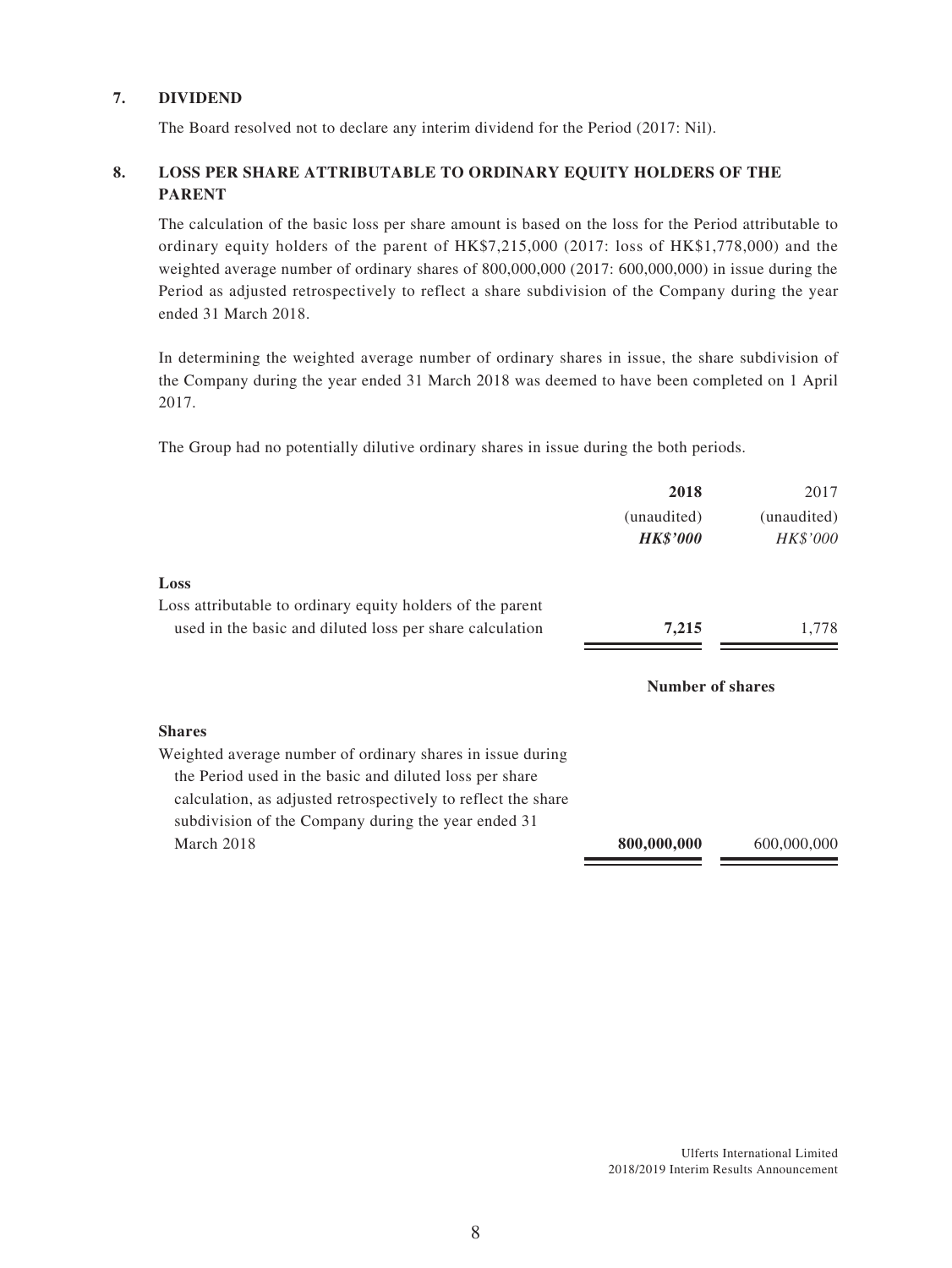#### **9. TRADE RECEIVABLES**

The Group's retail sales are usually paid in cash or by major credit/debit cards. The Group's trading terms with its wholesale, project and consultancy services customers are mainly on credit, except for new customers, where payment in advance/upon delivery is normally required. The credit period for these customers is generally one to two months, or extending up to six months for major project and consultancy service customers. The Group seeks to maintain strict control over its outstanding receivables and overdue balances are reviewed by senior management. The Group does not hold any collateral or other credit enhancements over its trade receivable balances. Trade receivables are non-interest-bearing.

An ageing analysis of the trade receivables of the Group, based on the invoice date, is as follows:

|                | As at           |           |
|----------------|-----------------|-----------|
|                | 30 September    | 31 March  |
|                | 2018            | 2018      |
|                | (unaudited)     | (audited) |
|                | <b>HK\$'000</b> | HK\$'000  |
| Within 1 month | 1,981           | 3,713     |
| 1 to 3 months  | 448             | 2,409     |
| Over 3 months  | 33              | 141       |
|                | 2,462           | 6,263     |

#### **10. TRADE AND BILLS PAYABLES**

An ageing analysis of the trade and bills payables as at the end of the reporting period, based on the invoice date, is as follows:

|                | As at           |           |
|----------------|-----------------|-----------|
|                | 30 September    | 31 March  |
|                | 2018            | 2018      |
|                | (unaudited)     | (audited) |
|                | <b>HK\$'000</b> | HK\$'000  |
| Within 1 month | 4,775           | 6,891     |
| 1 to 3 months  | 131             | 70        |
| Over 3 months  | <b>10</b>       | 115       |
|                | 4,916           | 7,076     |

The trade and bills payables are non-interest-bearing and are normally settled on 60-day to 120-day terms.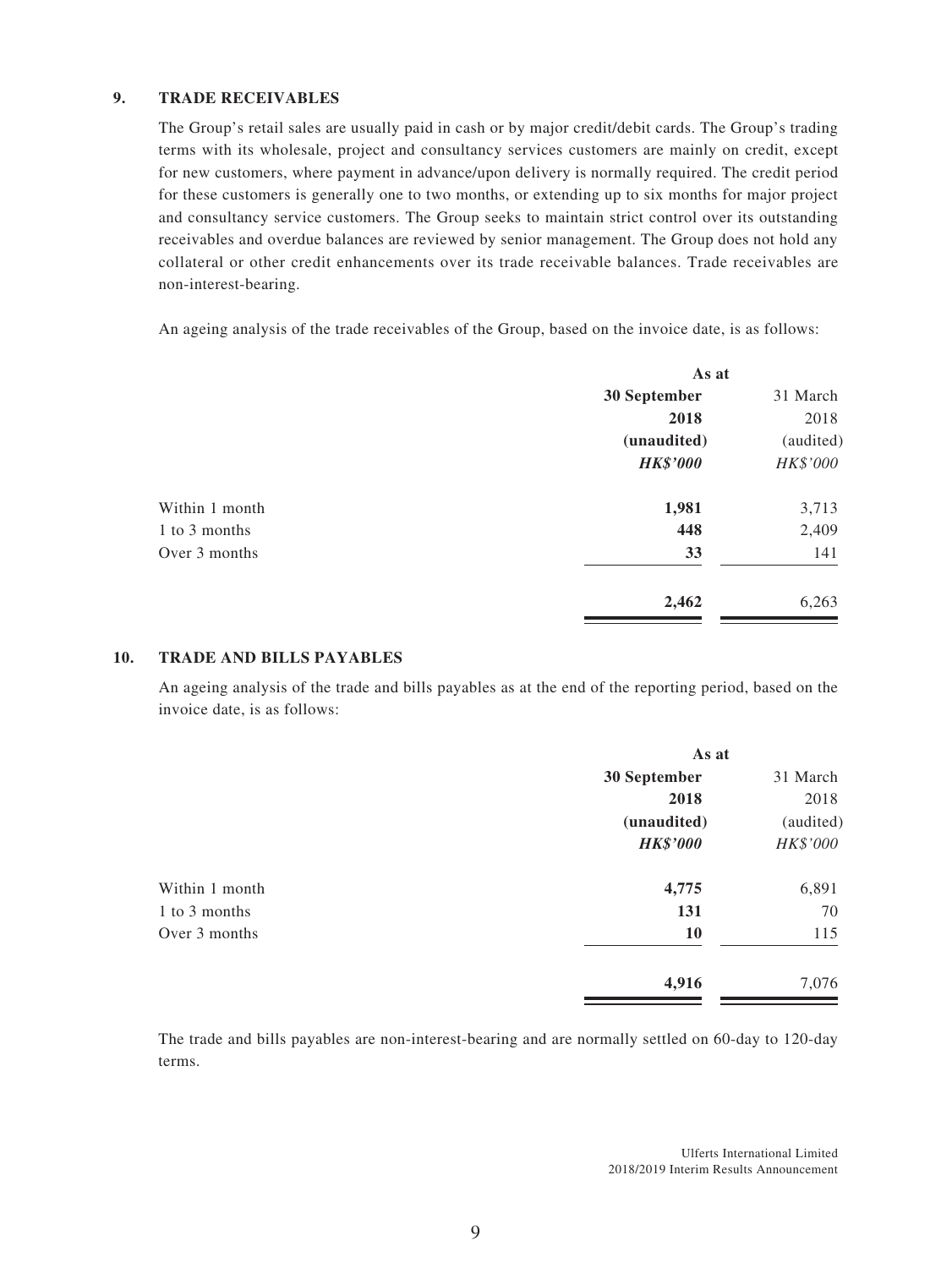## **MANAGEMENT DISCUSSION AND ANALYSIS**

The Group is a leading retailer of high quality home furniture mainly imported from Europe. The shares of the Company have been listed on the Main Board of the Stock Exchange (the "IPO") since January 2018.

Established for over 40 years, the Group prides itself in retailing superior quality and stylish furniture in Hong Kong. As at 30 September 2018, the Group operated 18 points-of-sale ("POS") in Hong Kong, including 16 stores under four retail lines – "*Ulferts*", "*at • home*", "*Dormire*" and "*Eurodecor*", and 2 department store counters. "*Ulferts*" is dedicated to transforming living spaces into ideal homes, and offers a wide variety of contemporary style furniture products targeting middle to high income groups. "*at • home*", a recently introduced retail line, offers quality compact furniture to suit small living spaces for modern families. "*Dormire*", on the other hand, offers mattresses, pillows, sofabeds, sofas and other ancillary items under the Group's self-owned brand "*Ulfenbo*", targeting the mass market. The products of "*Ulfenbo*" are also distributed through other retail networks such as roadshows and wholesaling to about 260 dealers. Meanwhile, several online shopping platforms are available for maximizing market coverage.

### **FINANCIAL REVIEW**

### **Overall Review**

Due to weakening consumption market sentiment, the Group's total revenue decreased to HK\$108.0 million (2017: HK\$116.5 million) during the six months ended 30 September 2018 (the "Period"). Revenue of the retail segment amounted to HK\$101.1 million (2017: HK\$107.7 million) and remained a key revenue contributor, accounting for 93.6% (2017: 92.4%) of the Group's revenue. Gross profit decreased by 8.6% to HK\$68.3 million (2017: HK\$74.7 million). Gross profit margin softened to 63.2% (2017: 64.1%) due to an increase in purchase price of the furniture products amid the appreciation of the Euro dollars.

The Group's net loss was HK\$7.2 million (2017: net loss of HK\$1.8 million). The increase in net loss was primarily due to i) the decline in revenue; ii) the softened gross profit margins; and iii) an increase in selling and distribution expenses resulted from the incurring of start-up costs, rental expenses and overheads for the new POS, during the Period. The Board resolved not to declare any interim dividend for the Period.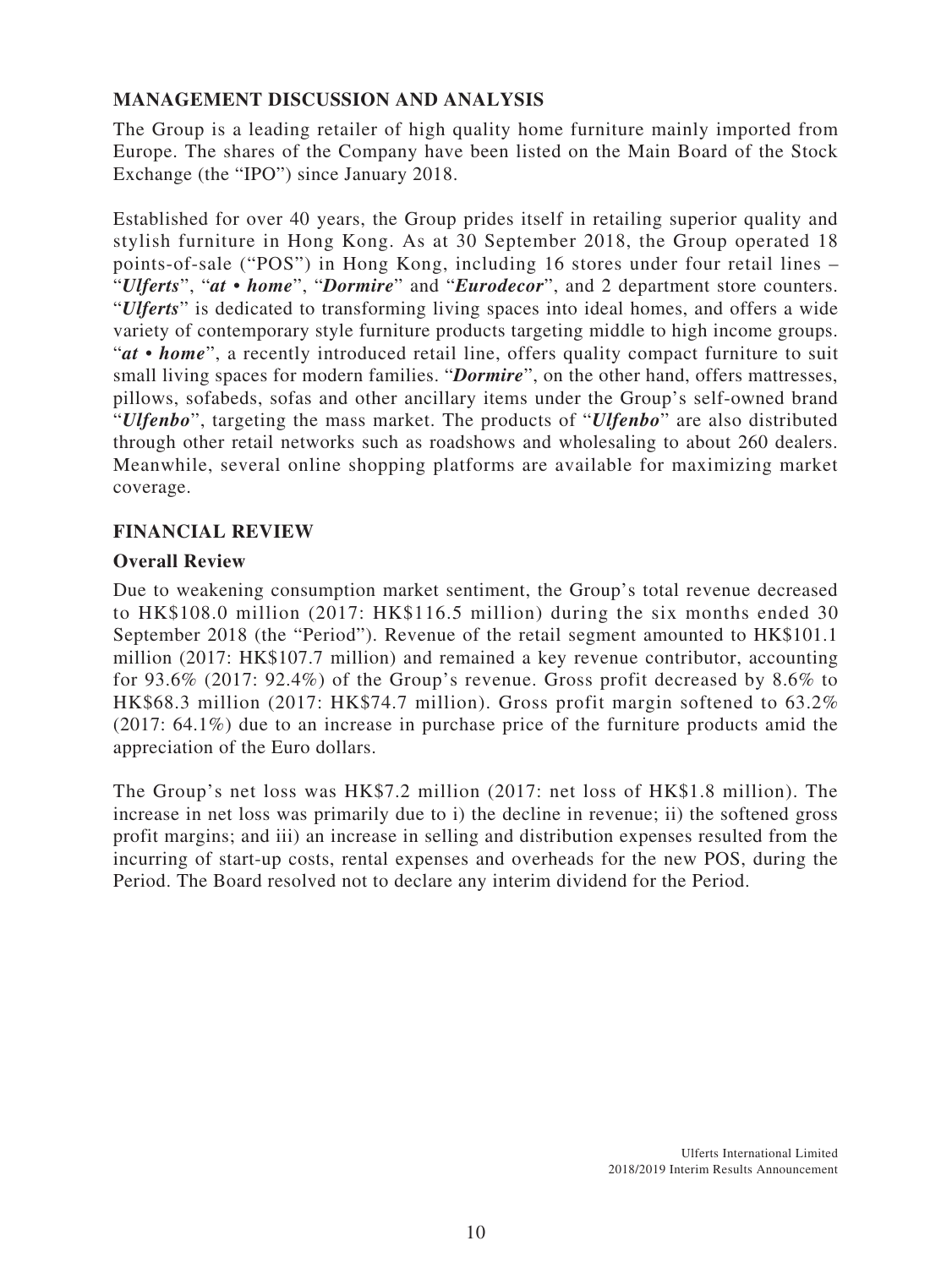## **Capital Structure, Liquidity and Financial Resources**

There was no change in the capital structure during the Period. Cash and cash equivalents of the Group as at 30 September 2018 amounted to HK\$64.9 million (31 March 2018: HK\$83.4 million), which were mainly denominated in Hong Kong dollars. As at 30 September 2018, the bank borrowings of the Group was HK\$10.3 million (31 March 2018: HK\$19.8 million), and hence its gearing ratio (calculated on the basis of the total borrowings over total equity) was 9.5% (31 March 2018: 17.1%). The Group also had available un-utilised banking facilities of approximately HK\$73.6 million. The strong liquidity position and available un-utilised banking facilities enable the Group to retain high flexibility for future development.

As at 30 September 2018, the Group's current assets and current liabilities were approximately HK\$129.4 million (31 March 2018: HK\$146.0 million) and HK\$51.6 million (31 March 2018: HK\$56.7 million), respectively. Current ratio and quick ratio of the Group were 2.5 (31 March 2018: 2.6) and 1.6 (31 March 2018: 1.8), respectively.

In view of the Group's financial position as at 30 September 2018, the Board considered that the Group had sufficient working capital for its operations and future development plans.

### **Use of Proceeds**

During the IPO in January 2018, the net proceeds obtained from the listing were approximately HK\$92.6 million. The actual use of the net proceeds up to 30 September 2018 is set out below:

|                                                                                                              | <b>Allocation of</b><br>use of net<br>proceeds | <b>Actual use of</b><br>net proceeds<br>up to<br>30 September<br>2018<br>(HK\$ million) (HK\$ million) |
|--------------------------------------------------------------------------------------------------------------|------------------------------------------------|--------------------------------------------------------------------------------------------------------|
| Capital expenditure, rental deposits and overhead                                                            |                                                |                                                                                                        |
| expenses for opening of " $at \cdot home$ " retail stores                                                    | 34.2                                           | 8.7                                                                                                    |
| Strengthening the Group's product portfolio                                                                  | 24.2                                           | 4.2                                                                                                    |
| Enhancing " <i>Ulfenbo</i> " sales channels and brand                                                        |                                                |                                                                                                        |
| awareness                                                                                                    | 10.3                                           | 1.2                                                                                                    |
| Capital expenditure, rental deposits and overhead<br>expenses for opening an " <i>Ulferts</i> " retail store | 9.1                                            | 6.0                                                                                                    |
|                                                                                                              |                                                |                                                                                                        |
| Upgrading information technology                                                                             | 5.7                                            |                                                                                                        |
| General working capital                                                                                      | 9.1                                            | 9.1                                                                                                    |
| <b>Total</b>                                                                                                 | 92.6                                           | 29.2                                                                                                   |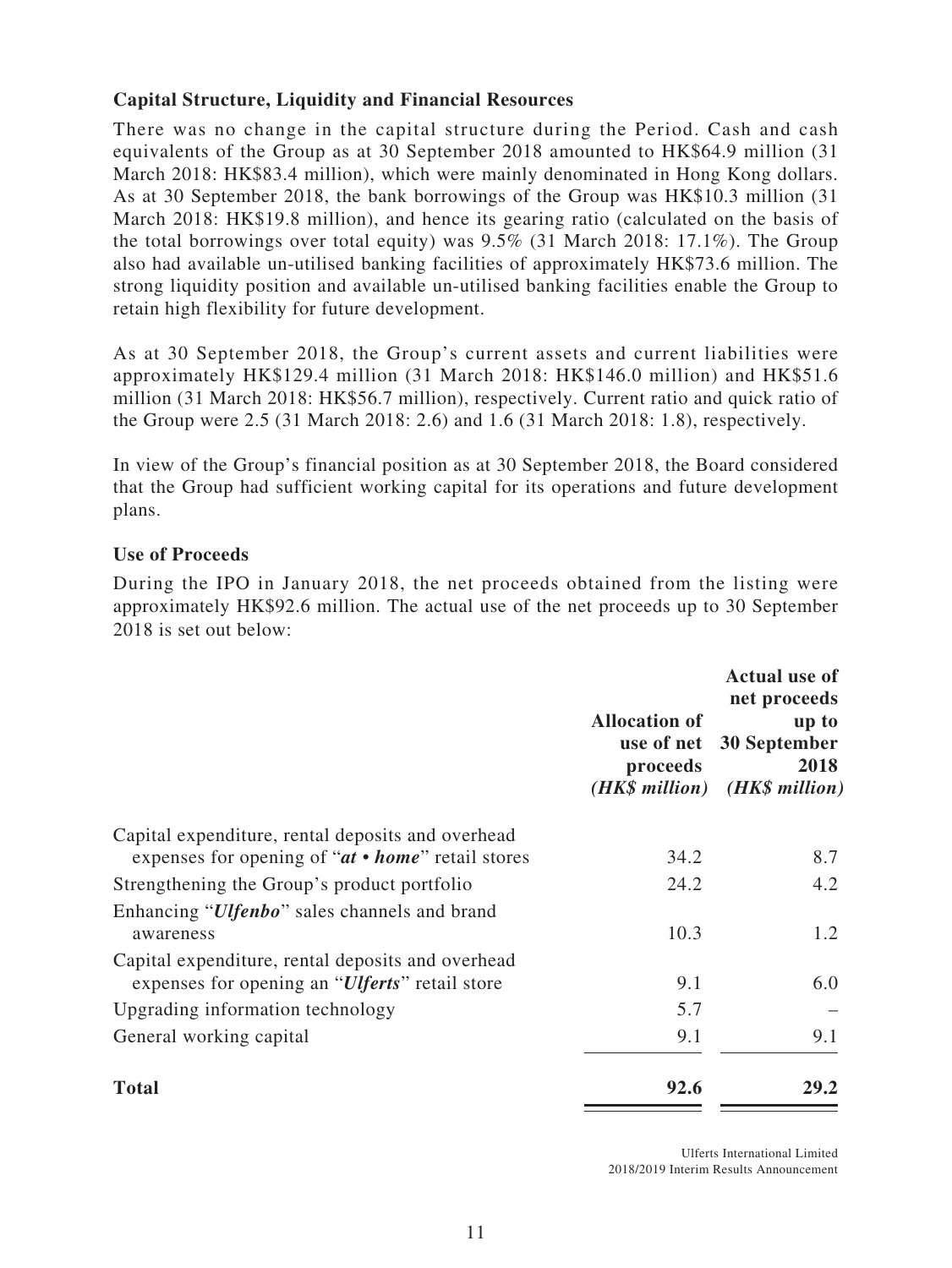### **BUSINESS REVIEW**

### **Retail Business**

## ■ *Effective Market Segmentation*

With a clear understanding of market segmentation, the Group defines and identifies targeted consumer profiles in order to develop product and marketing strategies to reach out to their specific preferences.

"*Ulferts*", as the Group's core retail label, is dedicated to providing high quality, stylish and luxury furniture for its customers to build their ideal homes. To offer a wide variety of contemporary style furniture products targeting middle to high income groups, the Group operates "*Ulferts*" showrooms across Hong Kong.

During the Period, the Group launched a new retail line, "*at • home*", offering quality small and compact furniture that perfectly blends design and function. The new line targets the mid-range segment and is geared towards the needs of young couples and families in Hong Kong.

"*Ulfenbo*" products focus on mass market consumers who demand quality and affordable mattresses, pillows and other ancillary items to enhance their sleep experience. To facilitate the retailing of "*Ulfenbo*" products, the Group operates "*Dormire*" specialty stores which are typically small-scale, and are designed with a casual and relaxing environment, to highlight smart living style.

### ■ *Diverse Product Portfolio*

The Group offers a wide variety of furniture products – ranging from leather sofas, cabinets, dining tables and chairs, through wardrobes, coffee tables and sideboards, to beds, which are imported from European and Asian countries. The Group carries around 50 furniture brands in "*Ulferts*" showrooms and "*at • home*" stores, including international brands such as Himolla, Gamma, Nicolettihome, Kristalia and Domicil, with which the Group has built long-standing relationship. "*at • home*" particularly offers various compact furniture products with special features and functions to suit the small living spaces in Hong Kong, as well as chic Danish home accessories.

The Group also offers mattresses, pillows, sofas, sofabeds, adjustable beds, as well as other ancillary items such as mattress protectors and mattress toppers under its self-owned label "*Ulfenbo*". The Group provides different models of mattresses, in various sizes with varying supports, to meet diverse customer needs.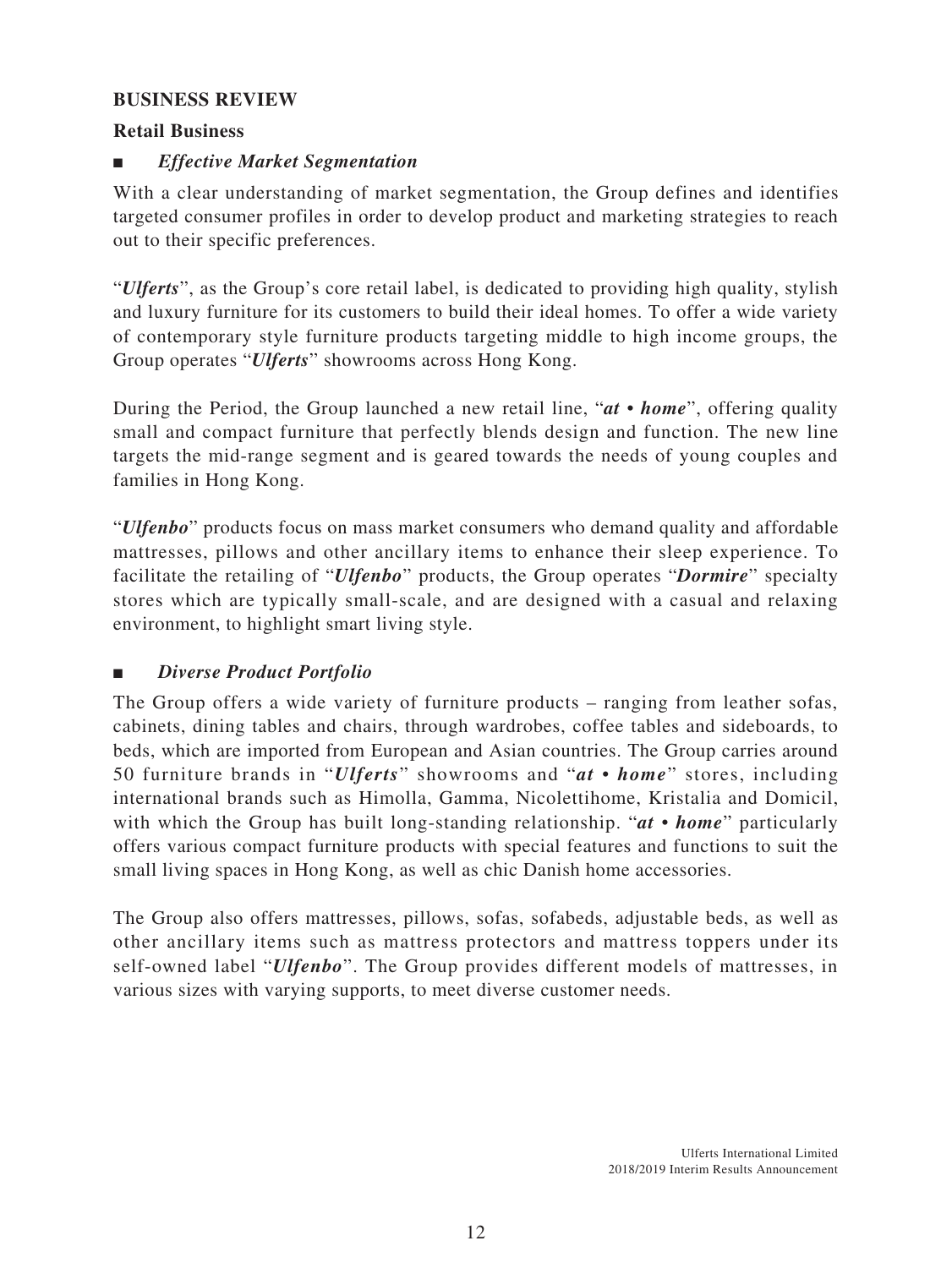### ■ *Comprehensive Retail Sales Channel*

As at 30 September 2018, the Group had 18 POS (31 March 2018: 16) in Hong Kong. The number of outlets in each retail line is as follows:

| <b>Retail Line</b>                      | <b>Number of POS</b> |
|-----------------------------------------|----------------------|
| "Ulferts"                               | 6                    |
| "at • home"                             |                      |
| "Dormire" and department store counters | 10                   |
| "Eurodecor"                             |                      |
| <b>Total</b>                            | 18                   |

"*Ulferts*" showrooms are strategically located in either upscale residential areas or major shopping areas, targeting middle to high income groups. With its solid presence in these mature locations with resilient foot traffic, the Group enjoys substantial visitations and a high brand reputation.

During the Period, "*at • home*", a new retail line was established, and its first store was strategically opened in Discovery Park. Located in the centre of Tsuen Wan, this is one of the landmark paternity malls in the New Territories West, and is surrounded by a number of residential developments and well-received by local residents and shoppers. During the Period, two "*Dormire*" specialty stores were opened, one in Wong Tai Sin and another in Ho Man Tin, for further strengthening its market presence.

### **Wholesale Business**

The Group also operates a wholesale business spanning mattresses, pillows, sofabeds and sofas under its self-owned label "*Ulfenbo*", through about 260 dealers in Hong Kong and Macau. Based on its long establishment and quality products, the "*Ulfenbo*" brand has been recognised by the "Hong Kong Top Brand Mark" for four consecutive years since 2014, under the Hong Kong Top Brand Mark Scheme organised by The Chinese Manufacturers' Association of Hong Kong and Hong Kong Brand Development Council.

The Group appointed Ms. Kelly Cheung, a famous artiste and an internet sensation, as the brand ambassador for "*Ulfenbo*" products, in September 2017. Marketing materials featuring her have since presented a fresh image for the "*Ulfenbo*" brand.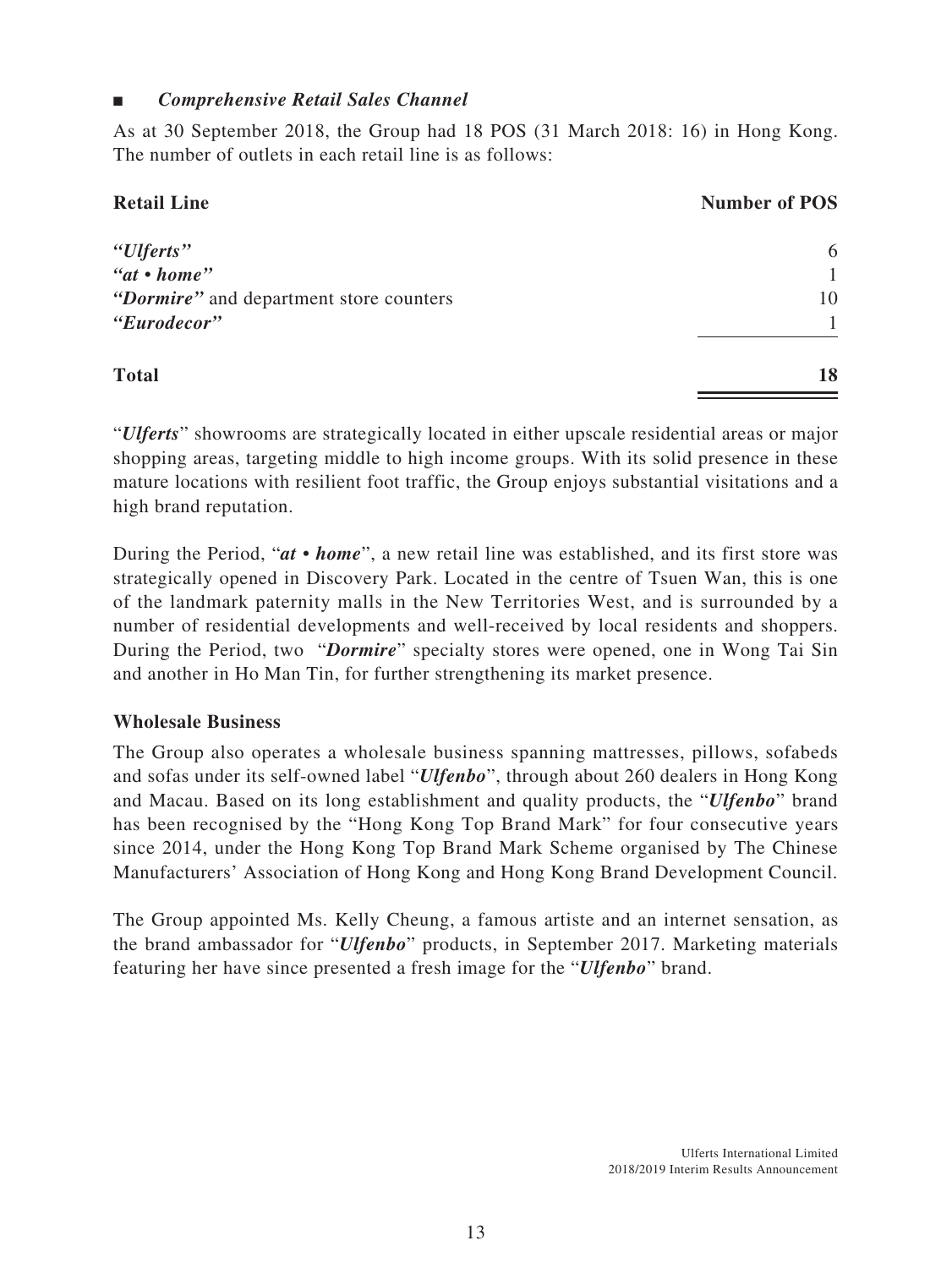### **Special Projects**

Complementing its retail and wholesale business, the Group has a special projects division, which undertakes furniture-related projects primarily for corporate customers such as offices, cinemas, hotels and tertiary institutions. The division provides service ranging from planning and design, through procuring custom-made furniture to final installation for corporate customers, as well as consultation and liaison services with furniture manufacturers.

## **PROSPECTS**

Looking ahead to the second half of financial year 2018/19, the Group is expected to face a challenging operating environment amid market uncertainties arising from Sino-US trade friction and the pessimism about China's economy. In Hong Kong, the confidence level of homebuyers has been impacted by a rising interest rates environment and a slew of government measures to tackle housing supply. The suppressed home market, coupled with the volatilities in the stock market, will probably constrain consumers' wealth and lead to a more conservative spending pattern for home furniture products and accessories.

Effective branding strategies are vital for the long-term success of the Group. The Group aims to secure new growth engines by expanding retail lines and product portfolios, to diversify its customer base. In October 2018, the Group expanded its retail footprint by opening "*Ulferts Signature*" showroom, a premium line of "*Ulferts*". It offers high-end branded furniture products and premium European tailor-made furniture. Meanwhile, as developers continue to build small units, the Group believes that there are widening growth prospects for compact furniture, and plans to seek potential locations to further increase the POS of "*at • home*". Leveraging the strong brand equity of the long established "*Ulferts*", the addition of "*Ulferts Signature*" and "*at • home*" will ensure extensive market reach by filling the high-range and mid-range sectors, respectively, and diversifying the Group's revenue streams.

In anticipating the challenging business environment, the Group is carefully monitoring market trends, in order to respond quickly and appropriately to changes. In this regard, the Group remains committed to enhancing operational efficiencies through prudent control of inventory and expenses. Meanwhile, the Group continues to make progress with strengthening its business capabilities by expanding customer reach and solidifying its presence in the local furniture market.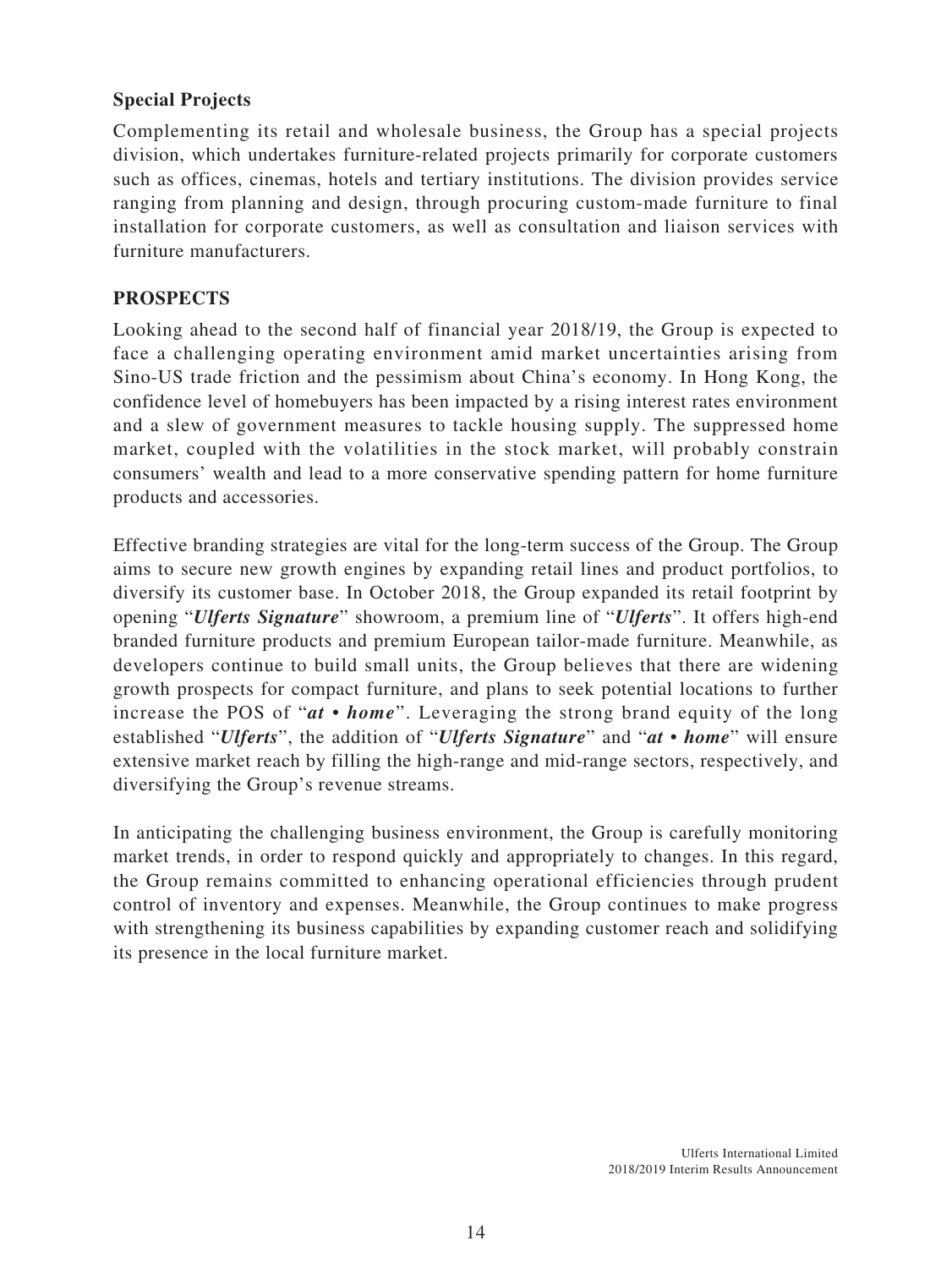# **EMPLOYEES AND REMUNERATION POLICY**

As at 30 September 2018, the Group's number of employee was 146 (30 September 2017: 135). Total staff costs (including Directors' remuneration and the other staff costs) were approximately HK\$22.3 million (2017: HK\$19.6 million) for the Period. Employees' remuneration was determined in accordance with individual's responsibility, competence and skills, experience and performance as well as market pay level. Staff benefits include medical and life insurance, provident funds and other competitive fringe benefits. The Company has adopted a share option scheme to provide incentive or rewards to staff.

# **INTERIM DIVIDEND**

The Board resolved not to declare the payment of any Interim dividend for the financial year ending 31 March 2019.

## **REVIEW OF INTERIM RESULTS**

These condensed consolidated interim financial statements of the Group for the Period have not been reviewed nor audited by the Company's auditor, Ernst & Young, but have been reviewed by the audit committee of the Company, which comprises the three Independent Non-executive Directors of the Company.

## **CORPORATE GOVERNANCE**

### **Corporate Governance Code**

The Company had complied throughout the Period with all code provisions set out in the Corporate Governance Code under Appendix 14 of the Listing Rules.

### **Model Code for Securities Transactions**

The Company has adopted its own code of conduct regarding securities transactions by Directors ("Ulferts Securities Code") on no less exacting terms than the required standards as set out in Appendix 10 of the Listing Rules – Model Code for Securities Transactions by Directors of Listed Issuers ("Model Code"). Having made specific enquiry to the Directors, all of them confirmed that they had complied with the required standard of dealings as set out in the Model Code and Ulferts Securities Code throughout the Period.

Relevant employees who are likely to be in possession of unpublished price-sensitive information of the Group are also subject to compliance with written guidelines in line with the Model Code. No incident of non-compliance by relevant employees was noted throughout the Period.